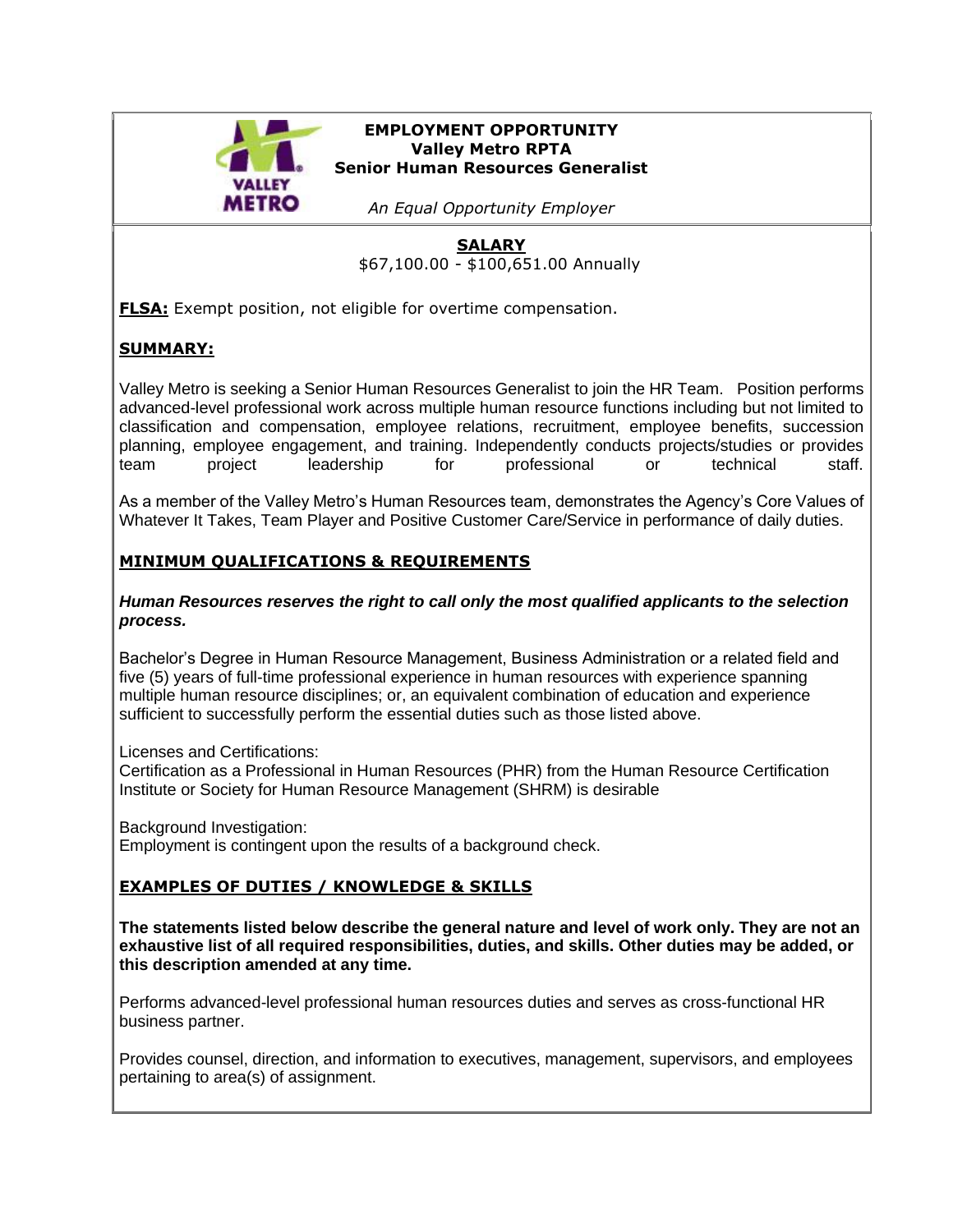Plans, organizes, researches, and evaluates programs and participates in activities related to classification and compensation, recruitment/staffing, employee benefits, human resources compliance, succession planning, employee relations and employee engagement, human resource information systems, and training.

Coordinates and helps execute the strategic objectives of the human resources department; assists in developing goals, objectives, and performance metrics; evaluates programs and projects and recommends policy and procedure changes to improve effectiveness.

Collects and analyzes statistical data; prepares a variety of correspondence, documents, and compliance reports; presents findings and recommendations; implements approved actions.

Participates in compensation research and administration to ensure internal and external equity; conducts position classification, wage, and salary surveys; performs position audits, organizes, researches, and analyzes data and informational sources for classification definitions and makes recommendations for appropriate allocations of positions.

Assists in the strategic planning and administration of agency's benefits and wellness programs, responsible for the formulation, implementation evaluation and monitoring of benefits.

Contributes to the efficiency and effectiveness of the unit's service to its customers by offering suggestions and directing or participating as an active member of a work team. May provide input into the department's budget process.

Collaborates with supervisors and managers on personnel matters including policy understanding and adherence, employee discipline, termination, and performance improvement; recommends and approves courses of action; drafts disciplinary documentation or reviews management disciplinary documentation.

Supports the HR team with Oracle HCM system and may instruct others in system procedures.

Confers with management to assess needs, solve problems, explain services, and interpret policies, procedures, laws, and regulations;

Participates in development and delivery of agency performance management process; assists managers and supervisors with drafting language and setting performance standards.

Assists and advises departments in recruitment and selection of employees. Develops or assists in the development of recruitment strategies and materials, selection instruments and techniques, qualifications sought, selection criteria, scoring techniques, participants in the process.

May develop and present training to support new-hire orientation, emerging leader or other specific human resource topics as needed.

Attend meetings outside of normal working hours.

Performs other duties of similar nature and level as assigned.

#### **Knowledge of:**

Project management principles. Principles and practices of human resource management and administration HR metrics and lean management principles